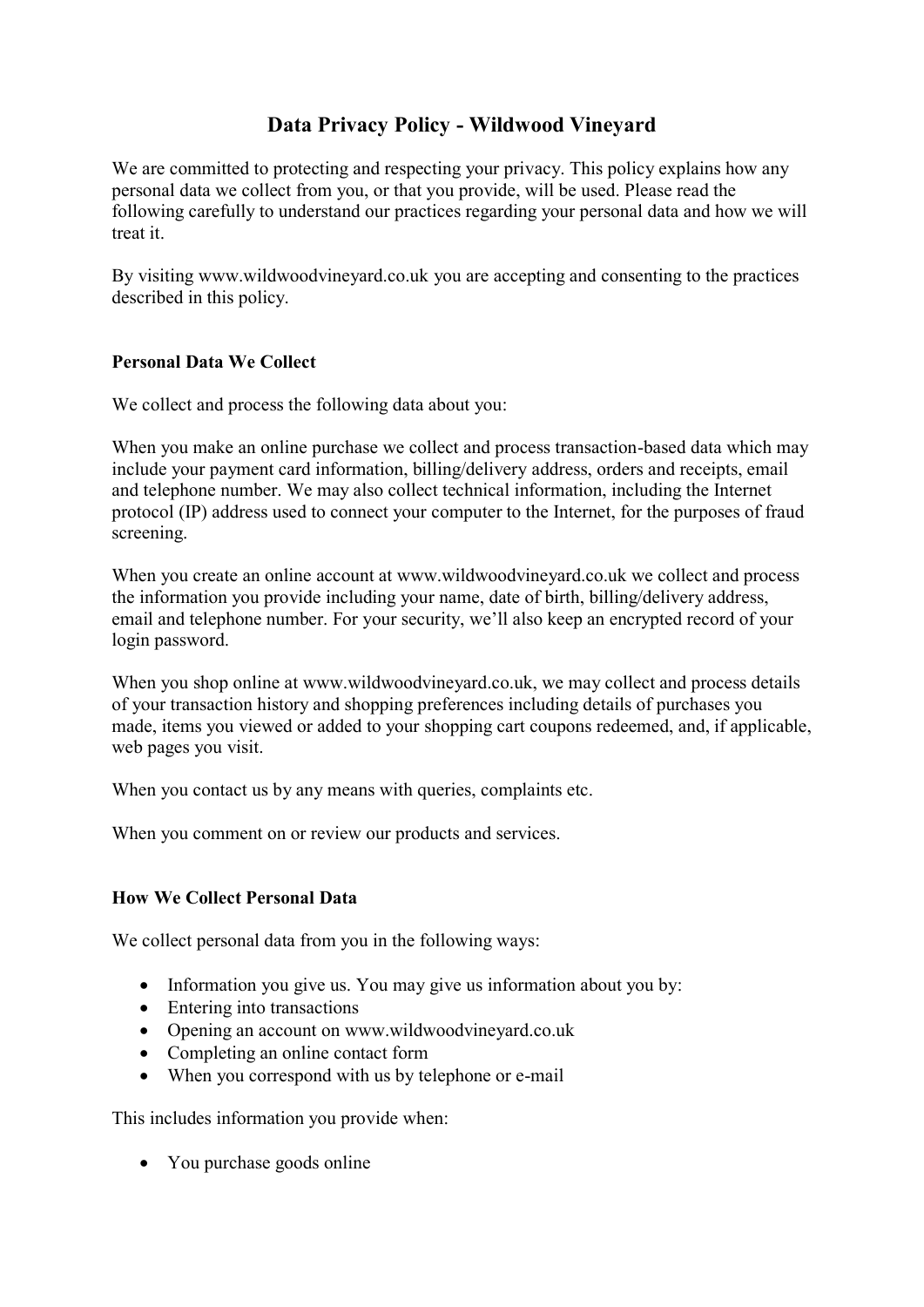- Register an online account at www.wildwoodvineyard.co.uk
- Search for a product
- Participate in discussion boards or other social media activity
- Enter a competition, promotion or survey
- When you report a problem with our site.

The information you give us may include your name, address, e-mail address and phone number, debit or credit card information, personal description and photograph.

If you choose to create an account, you will be able to manage your personal data online via www.wildwoodvineyard.co.uk. If you do not choose to create an account, you will not be able to view or modify information we hold. If you do wish to change any preferences and you have not created an account, please contact us.

With regard to each of your visits to our website we may automatically collect the following information:

- Technical information, including the Internet protocol (IP) address used to connect your computer to the Internet, your login information, browser type and version, time zone setting, browser plug-in types and versions, operating system and platform;
- Information about your visit, including the full Uniform Resource Locators (URL) clickstream to, through and from our site (including date and time); products you viewed or searched for; page response times, download errors, length of visits to certain pages, page interaction information (such as scrolling, clicks, and mouseovers), and methods used to browse away from the page.
- Our website uses may use cookies to distinguish you from other users of our website. This helps us to provide you with a good experience when you browse our website and also allows us to improve our site.

# **How We Use Your Personal Data**

We may collect and process your personal data for a number of reasons including:

- Where we have collected your data with consent, we will process such data in accordance with the permissions you have given. For example where you have consented to receive direct marketing from us, we will use your personal data, preferences and details of your transactions to keep you informed about relevant products and services and promotions. We shall keep you informed in line with your marketing preferences and you are free to opt out from any such marketing communications at any time.
- Where you provide us with personal data for a specific purpose (such as complaints, claims, online transactions) we will process such personal data for that purpose only.
- To administer any of our prize draws or competitions which you enter, based on your consent given at the time of entering.
- To display the most interesting content to you on our website, we may use data we hold about your favourite products. We do so on the basis of your consent for our website to place cookies or similar technology on your device.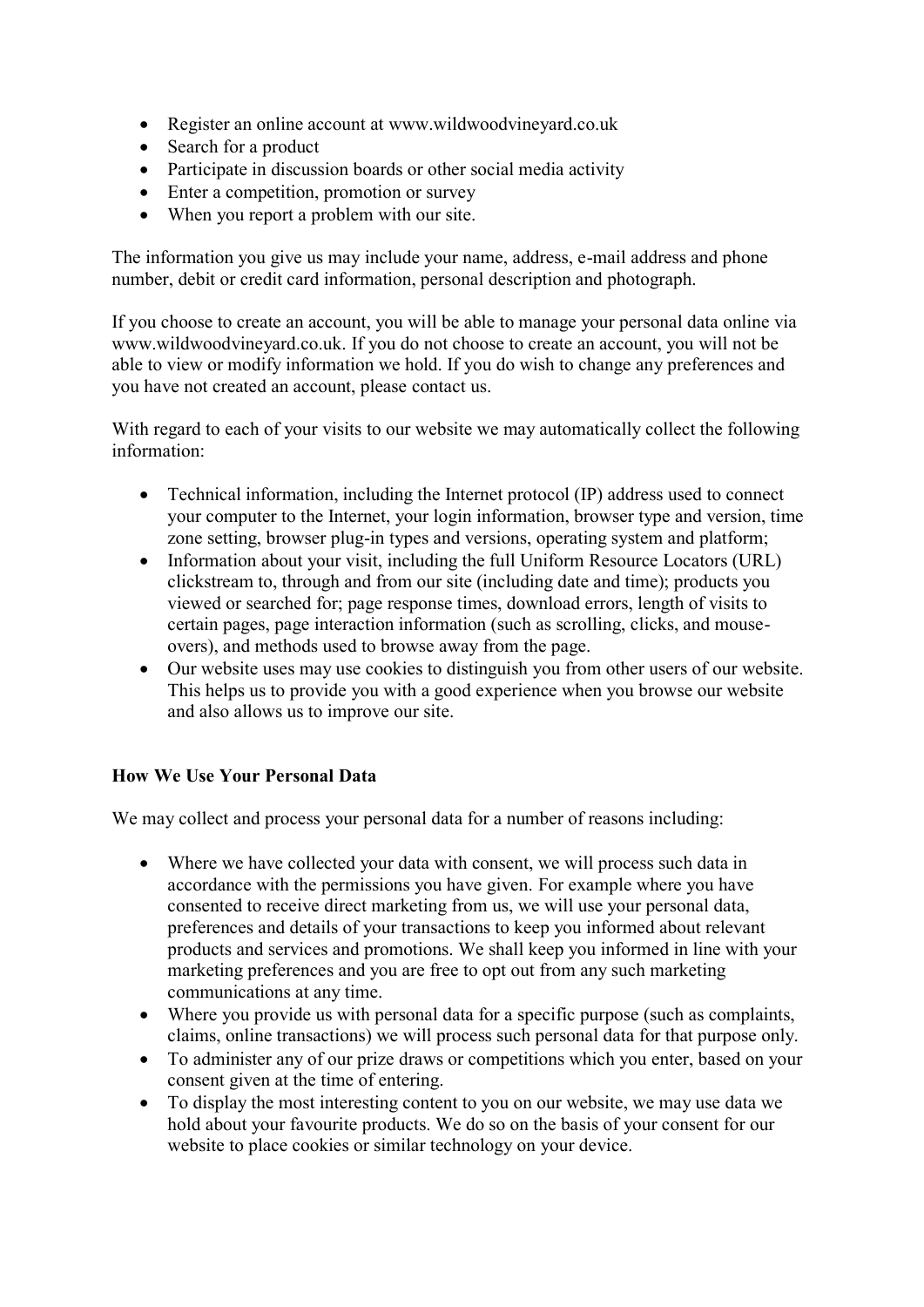Where you provide us with images of you in relation to a promotion, blog or prize draw and consent to us using such images.

## **Contractual Obligations**

We may need your personal data to comply with our contractual obligations. For example, we will need to process personal data to deliver goods you have purchased online to your address.

## **Order Processing**

We will need to collect and process data in order to process any orders online. If we don't collect your personal data during checkout, we won't be able to process your order and comply with our legal obligations.

We may share personal data with partners, suppliers and sub-contractors for the performance of any contract we enter into with them or you. For example, your details will need to be passed to a third party to deliver orders placed online.

When paying by debit or credit card online we will need to process your payment card data in order to complete the transaction. We process card payments in accordance with the Payment Card Industry Data Security standards.

Following a transaction, we may keep your details for a reasonable period afterwards in order to fulfil contractual obligations such as refunds. Legitimate Interest

We process your data to our legitimate interests in a way which might reasonably be expected as part of running our business and which does not materially impact your rights, freedom or interests

# **Direct Marketing and Good Customer Service**

It is a legitimate interest of our business to contact our customers for the purposes of direct marketing. Subject to their marketing choices, we send customers communications in relation to new products and ranges and offers by email and we do so on the basis of our legitimate interests. Again, subject to their marketing choices, we also send our customers personal communications in relation to new products, new ranges and offers by post on the basis of our legitimate interest.

We use the data we have to offer you promotions and products that are likely to be relevant to you. You can, of course, decide not to receive any direct marketing from us.

# **Refunds and Complaints**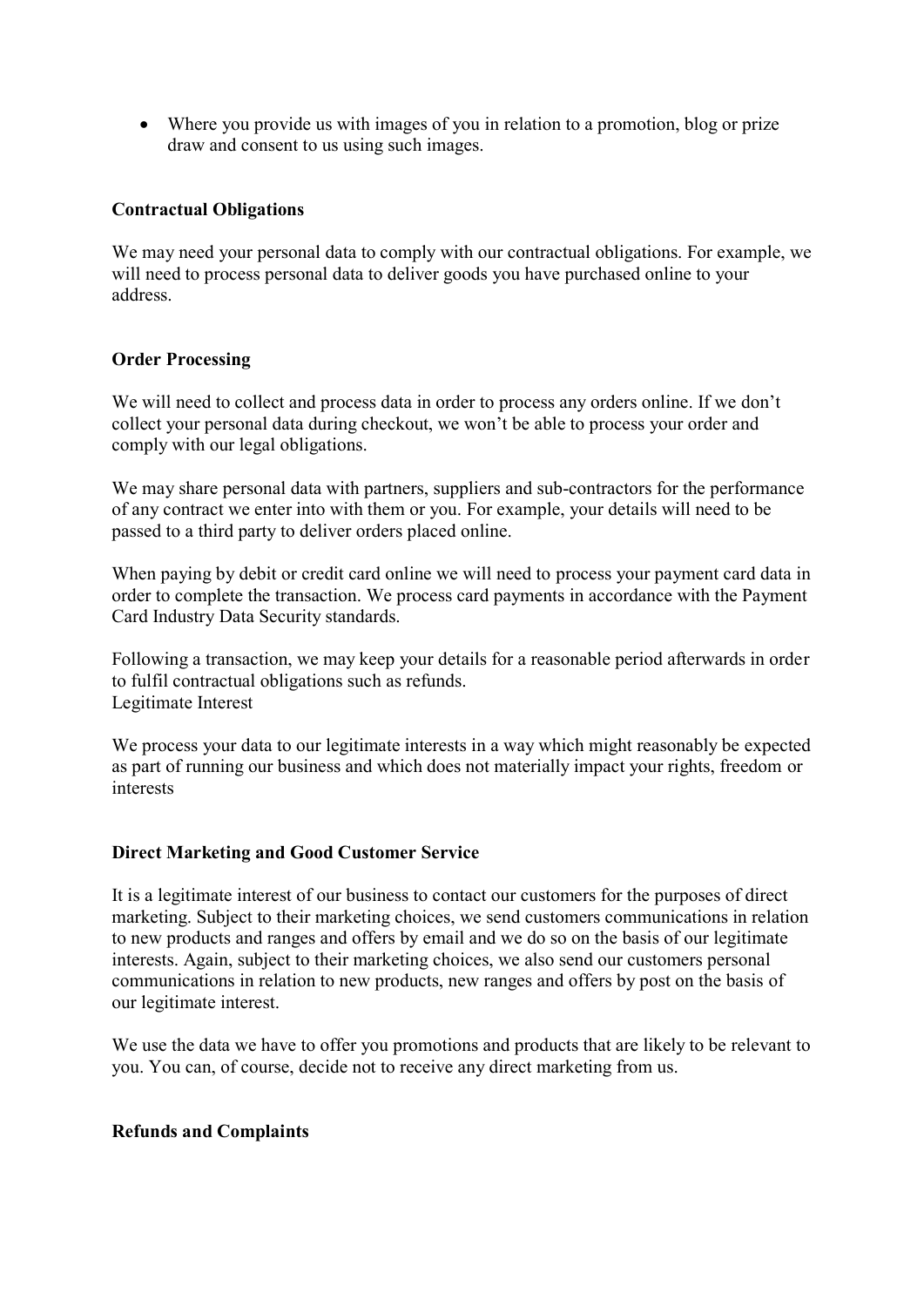We have to process personal data in order to respond to queries, refund requests and complaints. We may also keep a record of these interactions for the following reasons:

- To inform our future communications with you;
- To review whether there are any patterns regarding the complaints we receive, for example, quality issues with any particular products;
- To be able to demonstrate how we dealt with your complaint; and
- To consider how we can improve our services based on your experience.
- In such circumstances we will process your personal data in accordance with our contractual and legal obligations with you and our legitimate interest to provide you with good customer service.

## **Security**

We have a legitimate interest in protecting our customers and our business from criminal and illegal activity such as fraud and theft. Therefore, we may process personal data as part of our legitimate business interest.

We may use your personal data to maintain, update and safeguard your online account. Monitoring your browsing activity with us to identify and resolve any problems and protect the integrity of our websites. This will include checking passwords and using automated monitoring of IP addresses to identify potentially fraudulent log-ins.

# **Processing payments and preventing fraudulent transactions.**

If we discover any potential criminal activity we may use personal data to investigate and, where appropriate, pass the details to the police and other relevant regulatory authorities. For fraud management, we may share information about fraudulent or potentially fraudulent activity in our premises or systems with third parties such as law enforcement bodies and financial institutions.

We may also be required to disclose your personal data to the police or other enforcement, regulatory or Government body upon a valid request to do so. We assess such requests on a case-by-case basis whilst taking the privacy of our customers into consideration.

# **Updates On Law and Our Policies**

We may send communications required by law or which are necessary to inform you about changes to our business and/or issues regarding our products. These service messages will not include any promotional content and do not require prior consent. If we do not use your personal data for these purposes, we would be unable to comply with our legal obligations.

# **Sharing Your Data**

We may share your information with selected third parties including: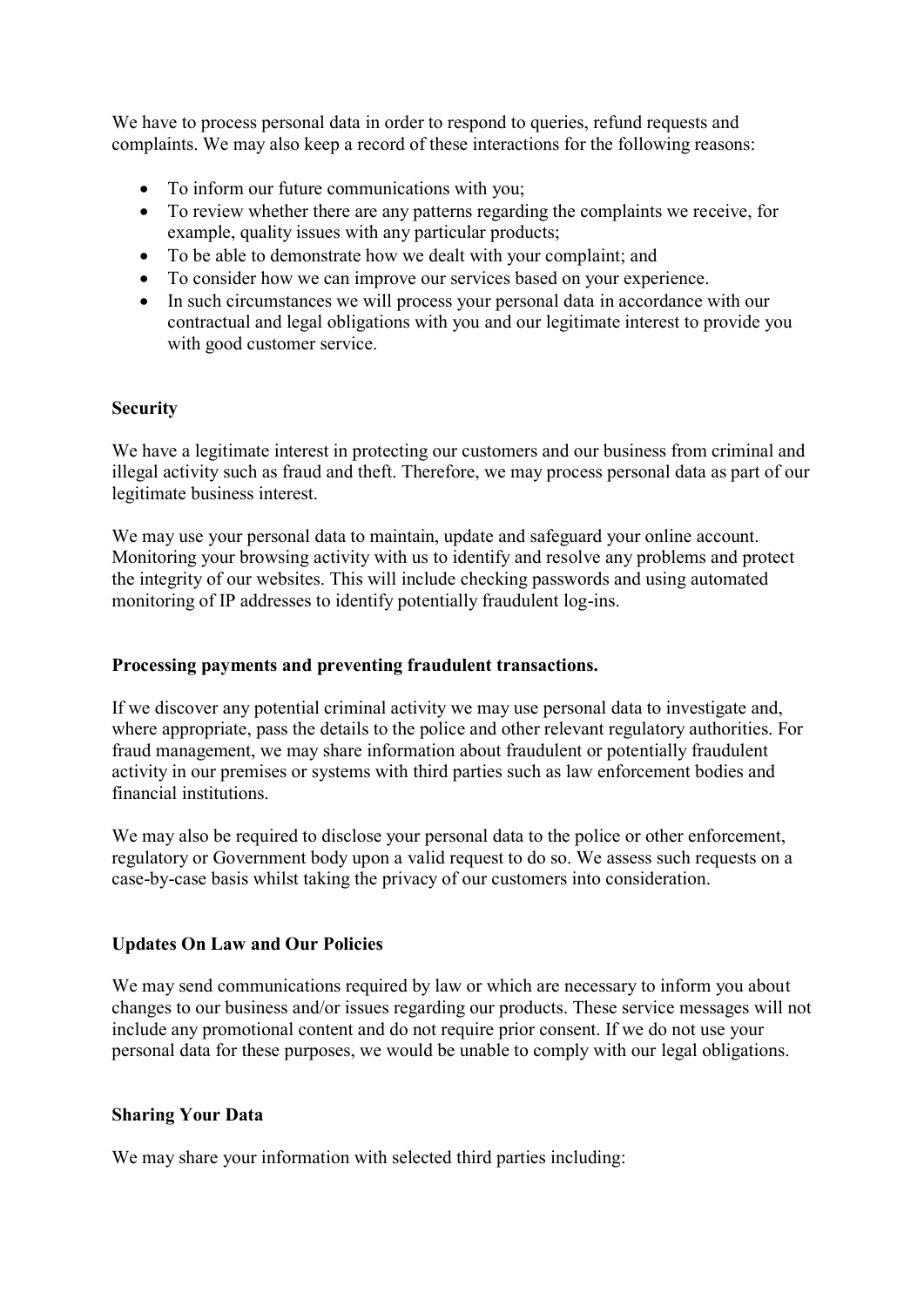- Business partners, suppliers and sub-contractors for the performance of any contract we enter into with them or you.
- In the event that we sell or buy any business or assets, in which case we may disclose your personal data to the prospective seller or buyer of such business or assets.
- If Wildwood Vineyard or substantially all of its assets are acquired by a third party, in which case personal data held by it about its customers will be one of the transferred assets.
- If we are under a duty to disclose or share your personal data in order to comply with any legal obligation, or in order to enforce or apply our Terms & Conditions and other agreements; or to protect the rights, property, or safety of Wildwood Vineyard, our customers, or others. This includes exchanging information with other companies and organisations for the purposes of fraud protection and credit risk reduction.
- In order to support, operate, maintain our website, to assist your user experience of the website and for fraud management we currently use the following IT companies who may process your personal data pursuant to contracts with Wildwood Vineyard:

## **Storing your Personal Data**

The data that we collect from you may be transferred to, and stored at, a destination outside the European Economic Area ("EEA"). It may also be processed by staff operating outside the EEA who work for one of our suppliers. Such staff may be engaged in, among other things, the fulfilment of your order, the processing of your payment details and the provision of support services. By submitting your personal data, you agree to this transfer, storing or processing. We will take all steps reasonably necessary to ensure that your data is treated securely and in accordance with this privacy policy and have procedures in place to ensure your data receives the same protection as if it were being processed inside the EEA.

All information you provide to us is stored on our secure servers. Any payment transactions will be encrypted using SSL technology. Where we have given you (or where you have chosen) a password which enables you to access certain parts of our site, you are responsible for keeping this password confidential. We ask you not to share a password with anyone.

Input of personal data is at the user's discretion. We have strict policies and procedures regarding the storage, processing and transmission of your personal data.

#### **Managing your Personal Data**

You have the right to ask us not to process your personal data for marketing purposes. We will inform you (before collecting your data) if we intend to use your data for such purposes or if we intend to disclose your information to any third party for such purposes. You can exercise your right to prevent such processing by checking certain boxes on the forms we use to collect your data. You can also exercise the right at any time by contacting us at Customer Services at [info@wildwoodvineyard.co.uk](mailto:info@wildwoodvineyard.co.uk)

In general, you can choose how we communicate with you, but there are certain communications which are necessary for the operation of this site or which we are required to send by law, and you cannot opt out of these.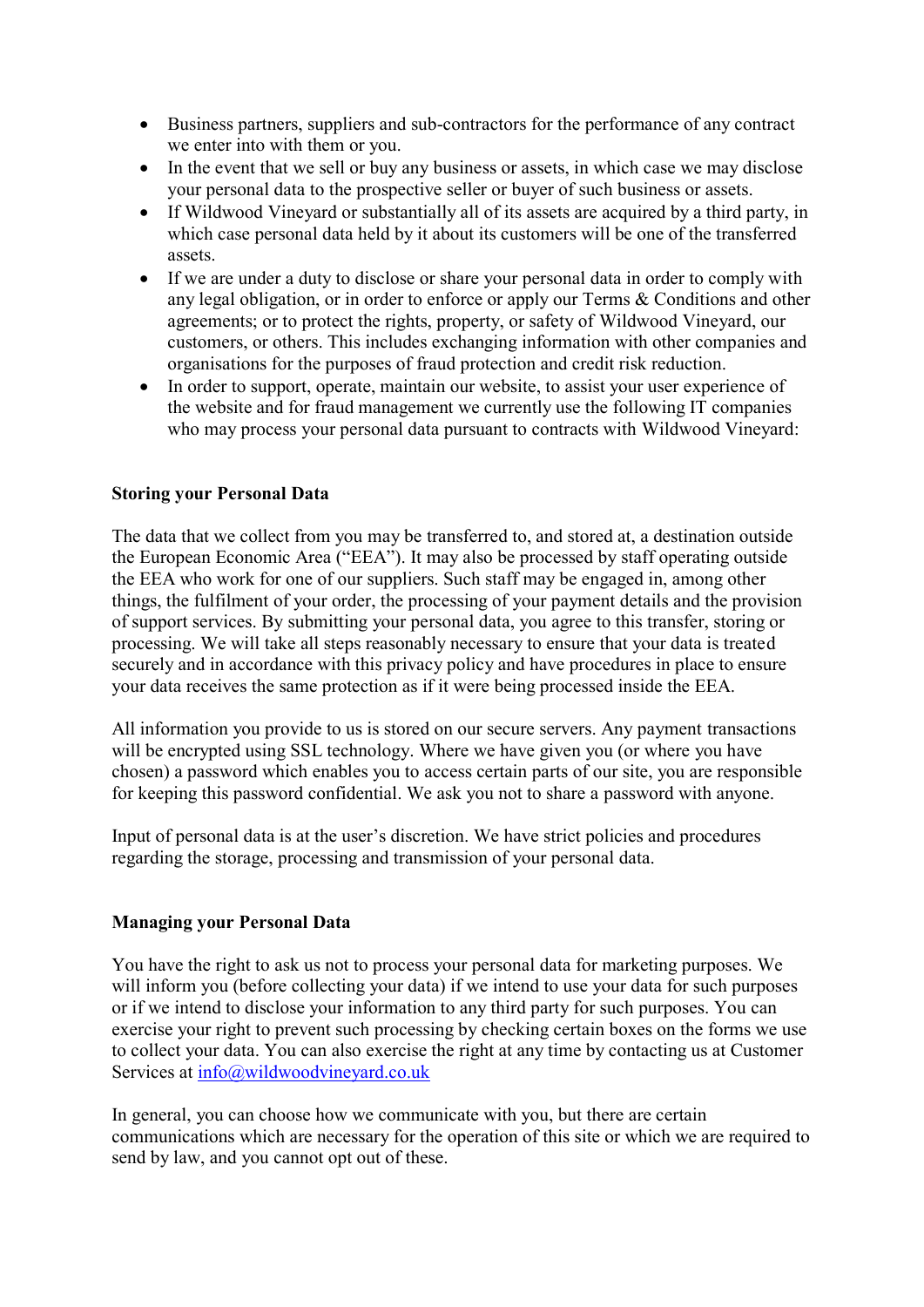## **How Long We Keep Personal Data**

We will only keep personal data for as long as is necessary for the purpose for which it was collected, at the end of that retention period, your data will either be deleted completely or anonymised.

When you place an order, we'll keep the personal data you give us for seven years so we can comply with our legal and contractual obligations.

## **Your rights**

Under the Data Protection Laws you have the following rights.

## **Direct Marketing**

- When we are sending direct marketing to you on the basis of our legitimate interest, you have the right to decide not to receive any direct marketing from us.
- Whenever you have given us your consent to use your personal data, you have the right to change your mind at any time and withdraw that consent.
- You have the right to stop the use of your personal data for direct marketing activity through all channels, or selected channels.
- You can also exercise these rights and update your preferences at any time by contacting us at Customer Services at [info@wildwoodvineyard.co.uk](mailto:info@wildwoodvineyard.co.uk)

Please note that you may continue to receive communications for a short period after changing your preferences while our systems are fully updated.

#### **Access To Personal Data**

You have the right to access information held about you. Your right of access can be exercised in accordance with the Data Protection Laws and is free of charge in most cases.

If you require access to the information we hold about you, please write to Wildwood Vineyard, Eridge Road, Tunbridge Wells, TN3 9EQ

You have the right to request any information we hold is corrected if it is inaccurate. To ask for your information to be amended, please update your online account, or contact us at [info@wildwoodvineyard.co.uk](mailto:info@wildwoodvineyard.co.uk)

#### **Legitimate Interests**

In general, you can choose how we communicate with you, but there are certain communications which are necessary for the operation of this site or which we are required to send by law, and you cannot opt out of these.